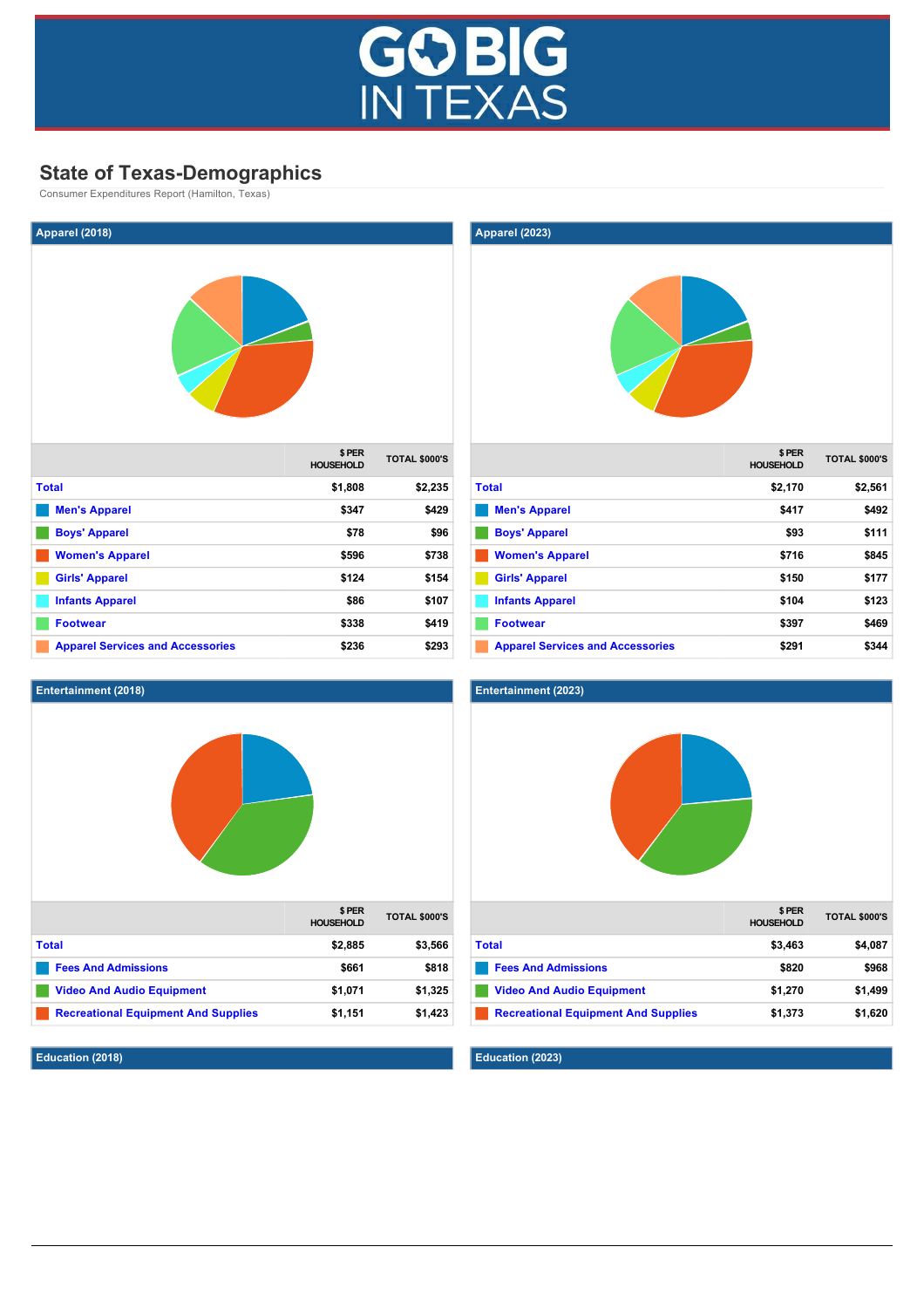|                           | \$PER<br><b>HOUSEHOLD</b> | <b>TOTAL \$000'S</b> |
|---------------------------|---------------------------|----------------------|
| <b>Total</b>              | \$1,779                   | \$2,199              |
| <b>Books And Supplies</b> | \$249                     | \$308                |
| <b>Tuition</b>            | \$1,530                   | \$1,891              |

# **Food and Beverages (2018)**



# **\$ PER HOUSEHOLD TOTAL \$000'S [Total](http://texas.zoomprospector.com/#) \$2,213 \$2,612 [Books And Supplies](http://texas.zoomprospector.com/#) \$309 \$366 [Tuition](http://texas.zoomprospector.com/#) \$1,903 \$2,246**

# **Food and Beverages (2023)**



|                            | \$ PER<br><b>HOUSEHOLD</b> | <b>TOTAL \$000'S</b> |
|----------------------------|----------------------------|----------------------|
| <b>Total</b>               | \$9,306                    | \$10,981             |
| <b>Food At Home</b>        | \$5.061                    | \$5,972              |
| <b>Food Away From Home</b> | \$3,632                    | \$4,286              |
| <b>Alcoholic Beverages</b> | \$612                      | \$723                |

## **Gifts (2018)**



|       |                                                               | \$ PER<br><b>HOUSEHOLD</b> | <b>TOTAL \$000'S</b> |
|-------|---------------------------------------------------------------|----------------------------|----------------------|
| Total |                                                               | \$1,208                    | \$1,494              |
|       | <b>Gifts Of Apparel</b>                                       | \$239                      | \$296                |
|       | <b>Gifts Of Apparel Accessories</b>                           | \$30                       | \$38                 |
|       | <b>Gifts Of Education</b>                                     | \$244                      | \$303                |
|       | <b>Gifts Of Recreation</b>                                    | \$82                       | \$102                |
|       | <b>Gifts Of Food And Beverages</b>                            | \$110                      | \$137                |
|       | <b>Gifts Of Household Furnishings And</b><br><b>Equipment</b> | \$196                      | \$243                |
|       | <b>Gifts Of Household</b>                                     | \$51                       | \$64                 |
|       | <b>Gifts Of Transportation</b>                                | \$64                       | \$80                 |
|       | <b>Gifts Elsewhere Unspecified</b>                            | \$187                      | \$231                |

# **Gifts (2023)**



| \$ PER    | <b>TOTAL \$000'S</b> |
|-----------|----------------------|
| Household |                      |

| <b>Total</b>                                                  | \$1,485 | \$1,753 |
|---------------------------------------------------------------|---------|---------|
| <b>Gifts Of Apparel</b>                                       | \$295   | \$348   |
| <b>Gifts Of Apparel Accessories</b>                           | \$37    | \$44    |
| <b>Gifts Of Education</b>                                     | \$300   | \$355   |
| <b>Gifts Of Recreation</b>                                    | \$101   | \$120   |
| <b>Gifts Of Food And Beverages</b>                            | \$136   | \$161   |
| <b>Gifts Of Household Furnishings And</b><br><b>Equipment</b> | \$242   | \$286   |
| <b>Gifts Of Household</b>                                     | \$63    | \$75    |
| <b>Gifts Of Transportation</b>                                | \$80    | \$95    |
| <b>Gifts Elsewhere Unspecified</b>                            | \$228   | \$270   |

# **Household Furnishings (2018)**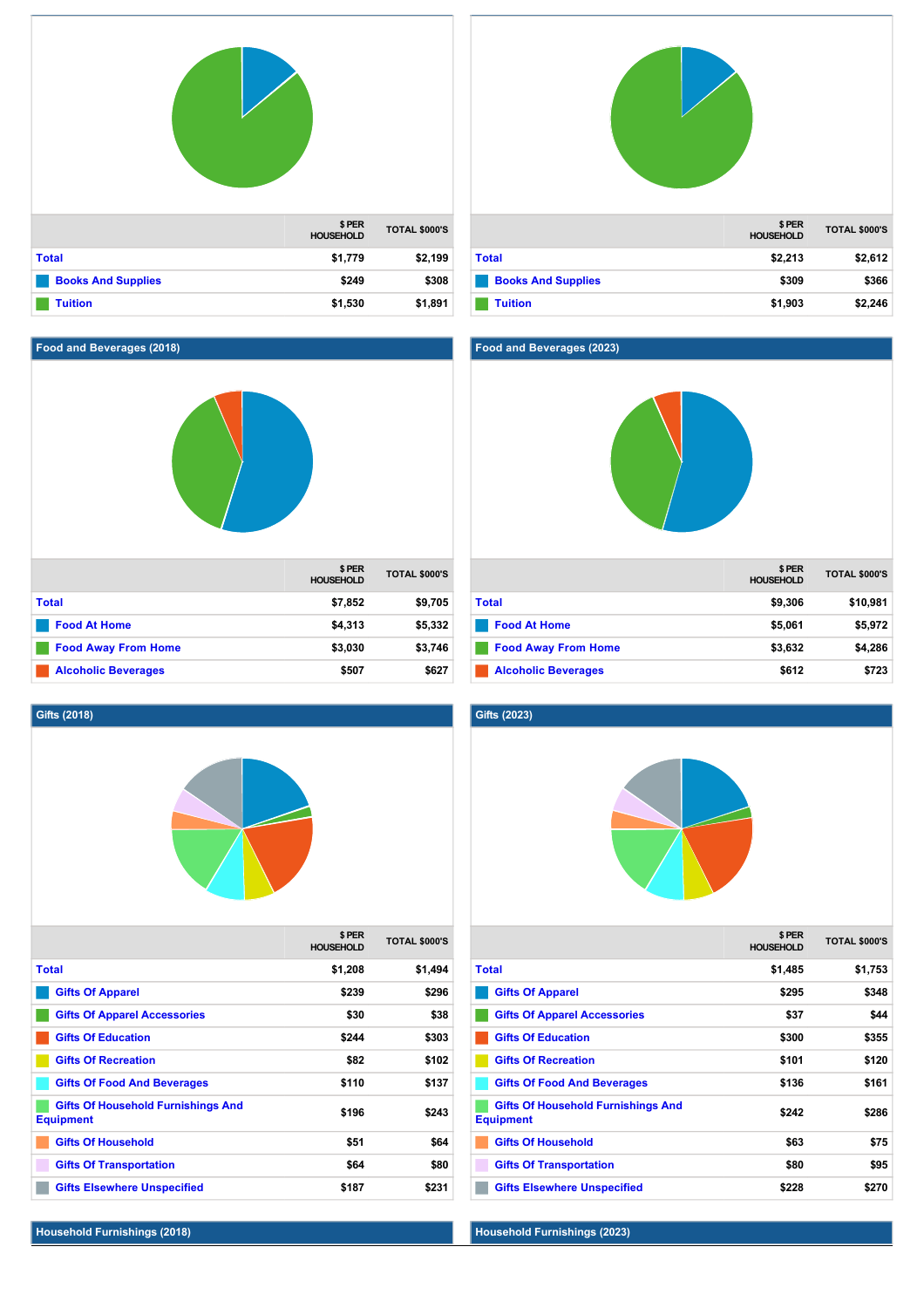

**[Major Appliances](http://texas.zoomprospector.com/#) \$226 \$280 [Housewares And Small Appliances](http://texas.zoomprospector.com/#) \$935 \$1,156**

|                                        | \$PER<br><b>HOUSEHOLD</b> | <b>TOTAL \$000'S</b> |
|----------------------------------------|---------------------------|----------------------|
| <b>Total</b>                           | \$2,102                   | \$2,480              |
| <b>Household Textiles</b>              | \$134                     | \$158                |
| <b>Furniture</b>                       | \$534                     | \$631                |
| <b>Floor Coverings</b>                 | \$28                      | \$34                 |
| <b>Major Appliances</b>                | \$271                     | \$320                |
| <b>Housewares And Small Appliances</b> | \$1,132                   | \$1,337              |

# **Shelter (2023)**



|                                           | \$ PER<br><b>HOUSEHOLD</b> | <b>TOTAL \$000'S</b> |
|-------------------------------------------|----------------------------|----------------------|
| <b>Total</b>                              | \$12,927                   | \$15,254             |
| <b>Mortgage Interest</b>                  | \$4,239                    | \$5,002              |
| <b>Property Taxes</b>                     | \$2,366                    | \$2,792              |
| <b>Miscellaneous Owned Dwelling Costs</b> | \$1,570                    | \$1,854              |
| <b>Rental Costs</b>                       | \$3,875                    | \$4,573              |
| <b>Other Lodging</b>                      | \$875                      | \$1,033              |

#### **Household Operations (2023)**



**Personal Care (2023)**

# **Shelter (2018)**



**[Other Lodging](http://texas.zoomprospector.com/#) \$689 \$853** 

# **Household Operations (2018)**

|                                     | \$PER<br><b>HOUSEHOLD</b> | <b>TOTAL \$000'S</b> |
|-------------------------------------|---------------------------|----------------------|
| <b>Total</b>                        | \$1,389                   | \$1,717              |
| <b>Babysitting And Elderly Care</b> | \$410                     | \$507                |
| <b>Household Services</b>           | \$181                     | \$225                |
| <b>Alimony And Child Support</b>    | \$238                     | \$295                |
| <b>Household Supplies</b>           | \$558                     | \$690                |

**Personal Care (2018)**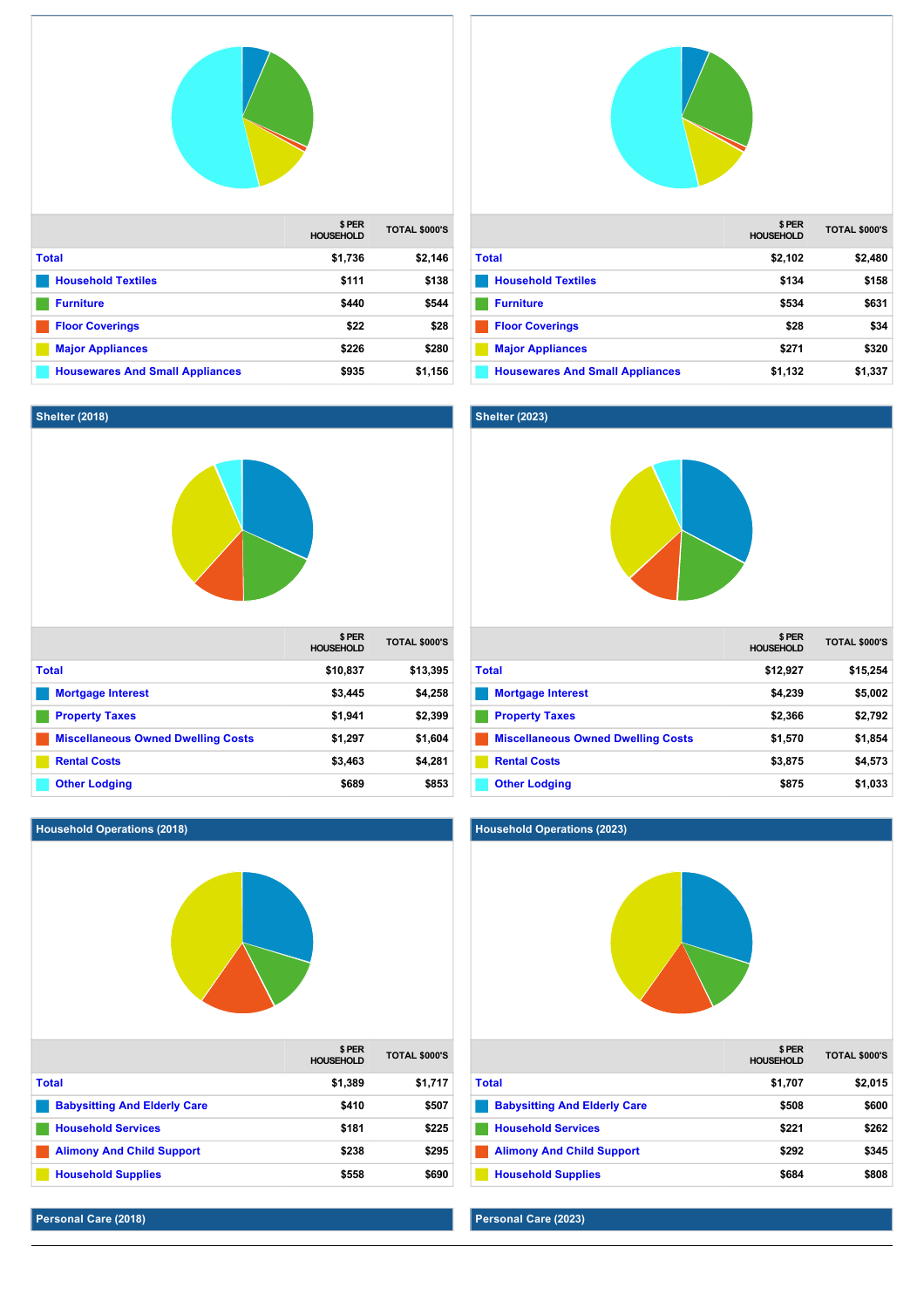



|                                          | \$PER<br><b>HOUSEHOLD</b> | <b>TOTAL \$000'S</b> |
|------------------------------------------|---------------------------|----------------------|
| <b>Total</b>                             | \$812                     | \$958                |
| <b>Hair Care</b>                         | \$63                      | \$75                 |
| <b>Electric Personal Care Appliances</b> | \$16                      | \$19                 |
| <b>Personal Care Services</b>            | \$542                     | \$640                |
| <b>Personal Care Products</b>            | \$190                     | \$224                |

# **Utilities (2023)**



|                                 | \$ PER<br><b>HOUSEHOLD</b> | <b>TOTAL \$000'S</b> |
|---------------------------------|----------------------------|----------------------|
| <b>Total</b>                    | \$4,793                    | \$5,657              |
| <b>Natural Gas</b>              | \$508                      | \$600                |
| <b>Electricity</b>              | \$1,827                    | \$2,157              |
| <b>Fuel Oil And Other Fuels</b> | \$174                      | \$205                |
| <b>Telephone Service</b>        | \$1,630                    | \$1,924              |
| <b>Other Utilities</b>          | \$652                      | \$770                |

# **Reading (2023)**



|                   | <b>HOUSEHOLD</b> | <b>IUIAL SUUU S</b> |
|-------------------|------------------|---------------------|
| <b>Total</b>      | \$138            | \$163               |
| <b>Newspapers</b> | \$59             | \$70                |
| <b>Magazines</b>  | \$28             | \$33                |
| <b>Books</b>      | \$50             | \$60                |

**Tobacco (2023)**

**Utilities (2018)**





**Tobacco (2018)**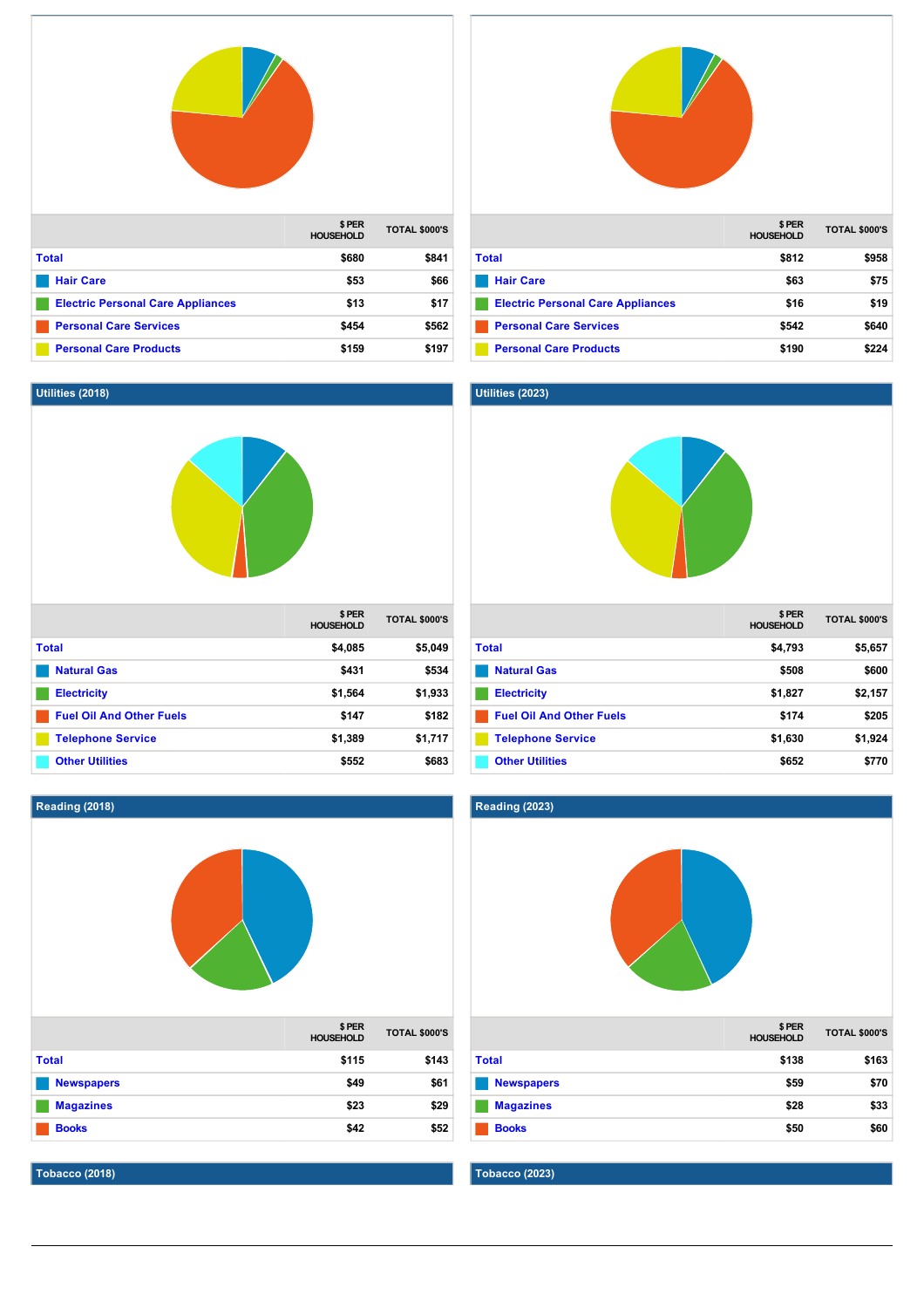|                               | \$PER<br><b>HOUSEHOLD</b> | <b>TOTAL \$000'S</b> |
|-------------------------------|---------------------------|----------------------|
| <b>Total</b>                  | \$356                     | \$440                |
| <b>Cigarettes</b>             | \$320                     | \$396                |
| <b>Other Tobacco Products</b> | \$35                      | \$44                 |

# **Transportation (2018)**



|                                       | \$ PER<br><b>HOUSEHOLD</b> | <b>TOTAL \$000'S</b> |
|---------------------------------------|----------------------------|----------------------|
| Total                                 | \$9,988                    | \$12,346             |
| <b>New Vehicle Purchase</b>           | \$1,793                    | \$2,217              |
| <b>Used Vehicle Purchase</b>          | \$1,775                    | \$2,194              |
| <b>Motorcycles (New And Used)</b>     | \$42                       | \$52                 |
| <b>Vehicle Finance Charges</b>        | \$229                      | \$283                |
| <b>Gasoline And Oil</b>               | \$2,861                    | \$3,537              |
| <b>Vehicle Repair And Maintenance</b> | \$952                      | \$1,177              |
| <b>Vehicle Insurance</b>              | \$1,126                    | \$1,392              |
| <b>Public Transportation</b>          | \$609                      | \$753                |
| <b>Other Transportation Costs</b>     | \$598                      | \$739                |

# **\$ PER HOUSEHOLD TOTAL \$000'S [Total](http://texas.zoomprospector.com/#) \$406 \$480 [Cigarettes](http://texas.zoomprospector.com/#) \$365 \$432 [Other Tobacco Products](http://texas.zoomprospector.com/#) \$40 \$48**

## **Transportation (2023)**



|                                       | \$ PER<br><b>HOUSEHOLD</b> | <b>TOTAL \$000'S</b> |
|---------------------------------------|----------------------------|----------------------|
| Total                                 | \$11,890                   | \$14,031             |
| <b>New Vehicle Purchase</b>           | \$2,184                    | \$2,577              |
| <b>Used Vehicle Purchase</b>          | \$2,072                    | \$2,445              |
| <b>Motorcycles (New And Used)</b>     | \$49                       | \$59                 |
| <b>Vehicle Finance Charges</b>        | \$273                      | \$323                |
| <b>Gasoline And Oil</b>               | \$3,370                    | \$3,977              |
| <b>Vehicle Repair And Maintenance</b> | \$1,130                    | \$1,334              |
| <b>Vehicle Insurance</b>              | \$1,334                    | \$1,574              |
| <b>Public Transportation</b>          | \$745                      | \$880                |
| <b>Other Transportation Costs</b>     | \$730                      | \$862                |

# **Health Care (2018)**

|                                           | \$PER<br><b>HOUSEHOLD</b> | <b>TOTAL \$000'S</b> |
|-------------------------------------------|---------------------------|----------------------|
| <b>Total</b>                              | \$4,395                   | \$5,433              |
| <b>Health Care Insurance</b>              | \$2,459                   | \$3,039              |
| <b>Health Care Services</b>               | \$868                     | \$1,073              |
| <b>Health Care Supplies And Equipment</b> | \$1,068                   | \$1,321              |

# **Health Care (2023)**



# **Miscellaneous Expenses (2023)**

# **Miscellaneous Expenses (2018)**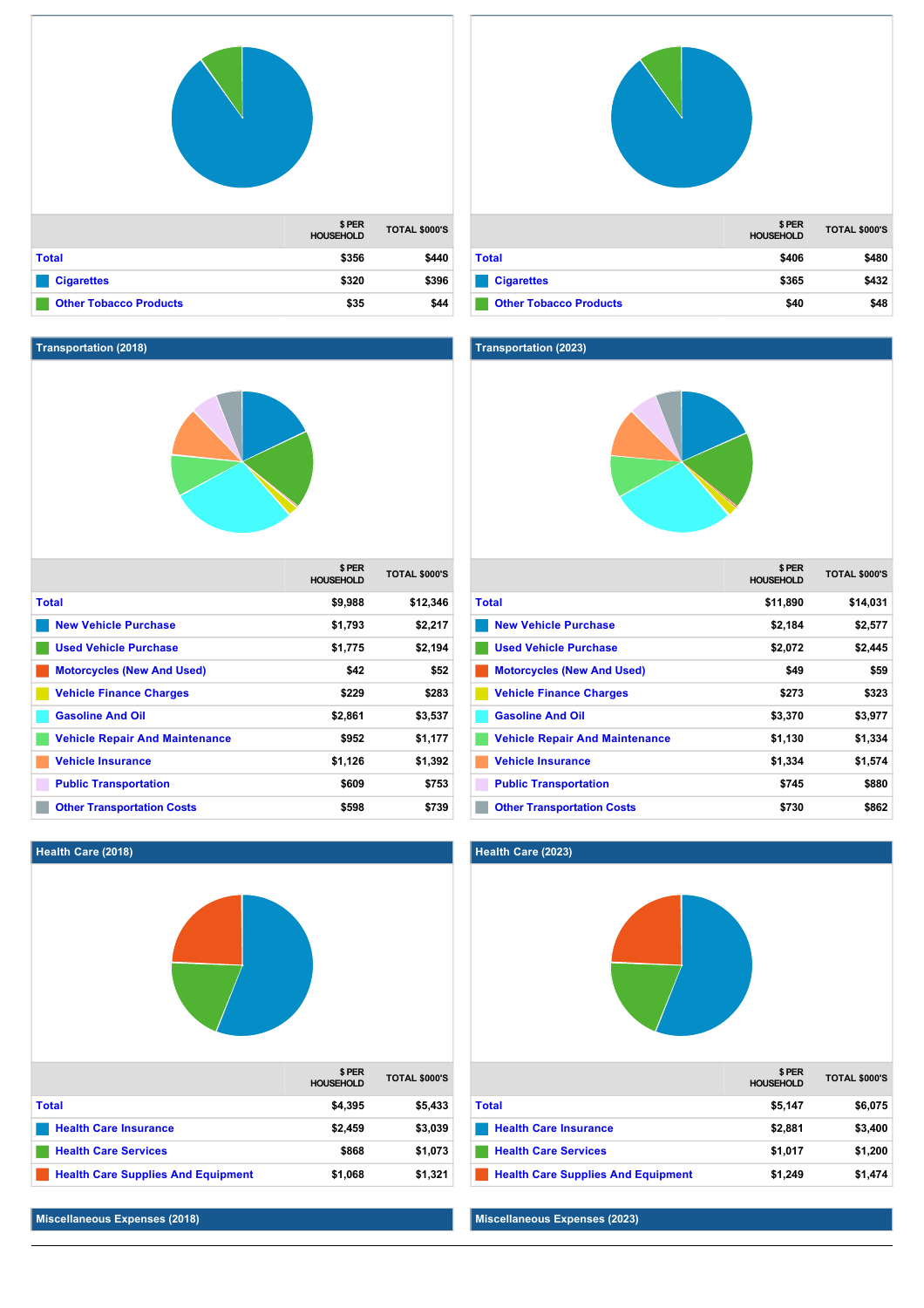

|                                                                 | \$ PER<br><b>HOUSEHOLD</b> | <b>TOTAL \$000'S</b> |
|-----------------------------------------------------------------|----------------------------|----------------------|
| <b>Total</b>                                                    | \$788                      | \$975                |
| <b>Legal And Accounting</b>                                     | \$95                       | \$119                |
| <b>Funeral And Cemetery</b>                                     | \$89                       | \$110                |
| <b>Finance Charges Excluding Mortgage And</b><br><b>Vehicle</b> | \$505                      | \$625                |
| <b>Other Miscellaneous Expenses</b>                             | \$97                       | \$121                |



|                                                                 | \$ PER<br><b>HOUSEHOLD</b> | <b>TOTAL \$000'S</b> |
|-----------------------------------------------------------------|----------------------------|----------------------|
| <b>Total</b>                                                    | \$932                      | \$1,101              |
| <b>Legal And Accounting</b>                                     | \$113                      | \$134                |
| <b>Funeral And Cemetery</b>                                     | \$105                      | \$125                |
| <b>Finance Charges Excluding Mortgage And</b><br><b>Vehicle</b> | \$597                      | \$706                |
| <b>Other Miscellaneous Expenses</b>                             | \$115                      | \$137                |

| Personal Insurance (2018) |                      | Personal Insurance (2023) |
|---------------------------|----------------------|---------------------------|
|                           |                      |                           |
| PER\$<br>HOUSEHOLD        | <b>TOTAL \$000'S</b> |                           |
|                           | \$359                |                           |

| Contributions (2018)       |                      |
|----------------------------|----------------------|
| \$ PER<br><b>HOUSEHOLD</b> | <b>TOTAL \$000'S</b> |
|                            | \$2,089              |

|                      | \$ PER<br><b>HOUSEHOLD</b> | <b>TOTAL \$000'S</b> |
|----------------------|----------------------------|----------------------|
|                      |                            | \$442                |
|                      |                            |                      |
| Contributions (2023) |                            |                      |

| Contributions (2023) |                            |                      |
|----------------------|----------------------------|----------------------|
|                      | \$ PER<br><b>HOUSEHOLD</b> | <b>TOTAL \$000'S</b> |
|                      |                            | \$2,565              |

| <b>Retail Potential (2018)</b>                                |                           |                      |
|---------------------------------------------------------------|---------------------------|----------------------|
|                                                               | \$PER<br><b>HOUSEHOLD</b> | <b>TOTAL \$000'S</b> |
| <b>Other Health and Personal Care Stores</b>                  | \$88                      | \$109                |
| <b>Gasoline Stations with Convenience Stores</b>              | \$2,337                   | \$2,889              |
| <b>Gasoline Stations without Convenience</b><br><b>Stores</b> | \$1,223                   | \$1,513              |
| <b>Men's Clothing Stores</b>                                  | \$69                      | \$86                 |
| <b>Women's Clothing Stores</b>                                | \$184                     | \$229                |
| <b>Childrens' and Infant's Clothing Stores</b>                | \$63                      | \$78                 |
| <b>Family Clothing Stores</b>                                 | \$328                     | \$406                |
| <b>Clothing Accessory Stores</b>                              | \$12                      | \$16                 |
| <b>Other Apparel Stores</b>                                   | \$50                      | \$62                 |
| <b>Shoe Stores</b>                                            | \$183                     | \$226                |
| <b>Jewelry Stores</b>                                         | \$85                      | \$106                |
| <b>Luggage Stores</b>                                         | \$1                       | \$2                  |
| <b>Sporting Goods Stores</b>                                  | \$188                     | \$234                |
| <b>Hobby, Toy, and Game Stores</b>                            | \$97                      | \$120                |
| <b>Sewing and Needlecraft Stores</b>                          | \$15                      | \$19                 |
| <b>Musical Instrument Stores</b>                              | \$46                      | \$58                 |
| <b>Book Stores</b>                                            | \$152                     | \$189                |
| <b>Record, Tape, and CD Stores</b>                            | \$90                      | \$111                |
| <b>Department Stores</b>                                      | \$1,743                   | \$2,155              |
| <b>Warehouse Superstores</b>                                  | \$805                     | \$996                |
| <b>Other General Merchandise Stores</b>                       | \$226                     | \$280                |
| <b>Florists</b>                                               | \$21                      | \$27                 |
| <b>Office and Stationary Stores</b>                           | \$90                      | \$111                |
| <b>Gift and Souvenir Stores</b>                               | \$77                      | \$95                 |
| <b>Used Merchandise Stores</b>                                | \$43                      | \$53                 |

**Pet and Pet Supply Stores \$206 \$255**